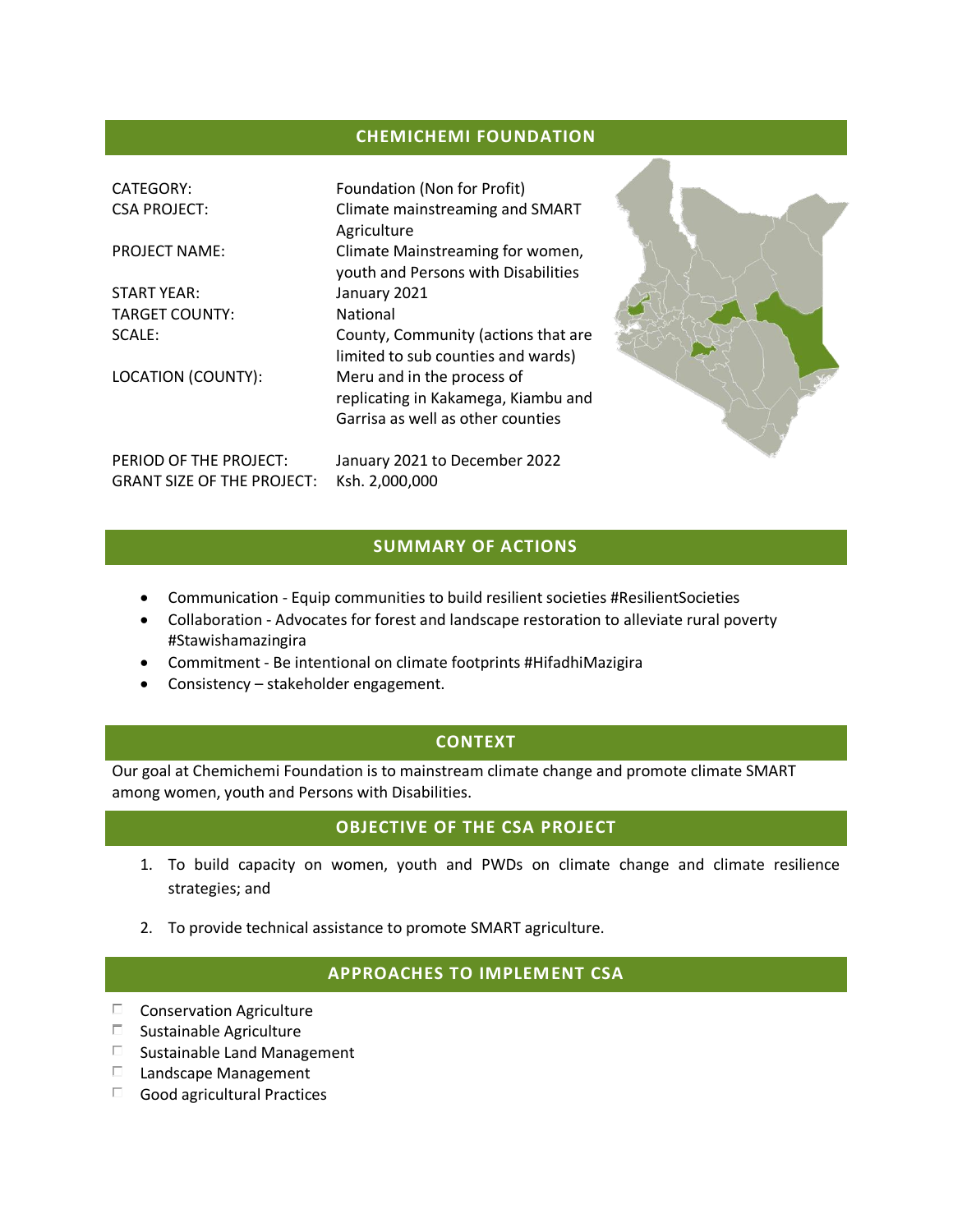#### $\Box$ Disaster risk reduction

 $\Box$ Ecosystem based adaptation

## **IMPLEMENTED ACTIVITIES**

| <b>FARM LEVEL</b>                            | <b>COUNTY</b>                      | <b>TARGET (NO OF</b><br><b>FARMERS)</b>    |
|----------------------------------------------|------------------------------------|--------------------------------------------|
| Soil management                              | Meru, Kakamega,<br>Kiambu, Garissa | 700                                        |
| Agroforestry                                 | Meru, Kakamega                     | 300                                        |
| Promotion of drought tolerant crops          | Meru, Garissa                      | 400                                        |
| Livestock feed management                    | N/A                                |                                            |
| Climate smart livestock practices            | N/A                                |                                            |
| Smart water management                       | N/A                                |                                            |
| Disease and pest management                  | Meru, Kakamega,<br>Kiambu, Garissa | 700                                        |
| Waste management                             | Meru, Kakamega,<br>Kiambu, Garissa | 700                                        |
| Renewable energy                             | Meru, Kakamega,<br>Kiambu, Garissa | 700                                        |
| <b>BEYOND FARM LEVEL</b>                     |                                    | <b>TARGET BENEFICIARIES</b>                |
| Gender (Youth and Women inclusion in CSA)    | Meru, Kakamega,<br>Kiambu, Garissa | Youth, women, persons<br>with disabilities |
| Policy and Advocacy                          | Meru, Kakamega,<br>Kiambu, Garissa | Youth, women, persons<br>with disabilities |
| CSA based access to markets and value chains | Meru, Kakamega,<br>Kiambu, Garissa | Youth, women, persons<br>with disabilities |

## **PARTICIPATION IN KEY CLIMATE &AGRICULTURE NETWORKS**

- 1. Kenya Climate Change Working Group
- 2. Inclusive Climate Change Adaptation for a sustainable Africa

# **INVOLVEMENT IN CLIMATE SMART AGRICULTURE WORK**

- $\Box$  Policy formulation (crafting different response options to identified problems)
- $\Box$ Knowledge dissemination (education and awareness creation)
- $\Box$ Communication